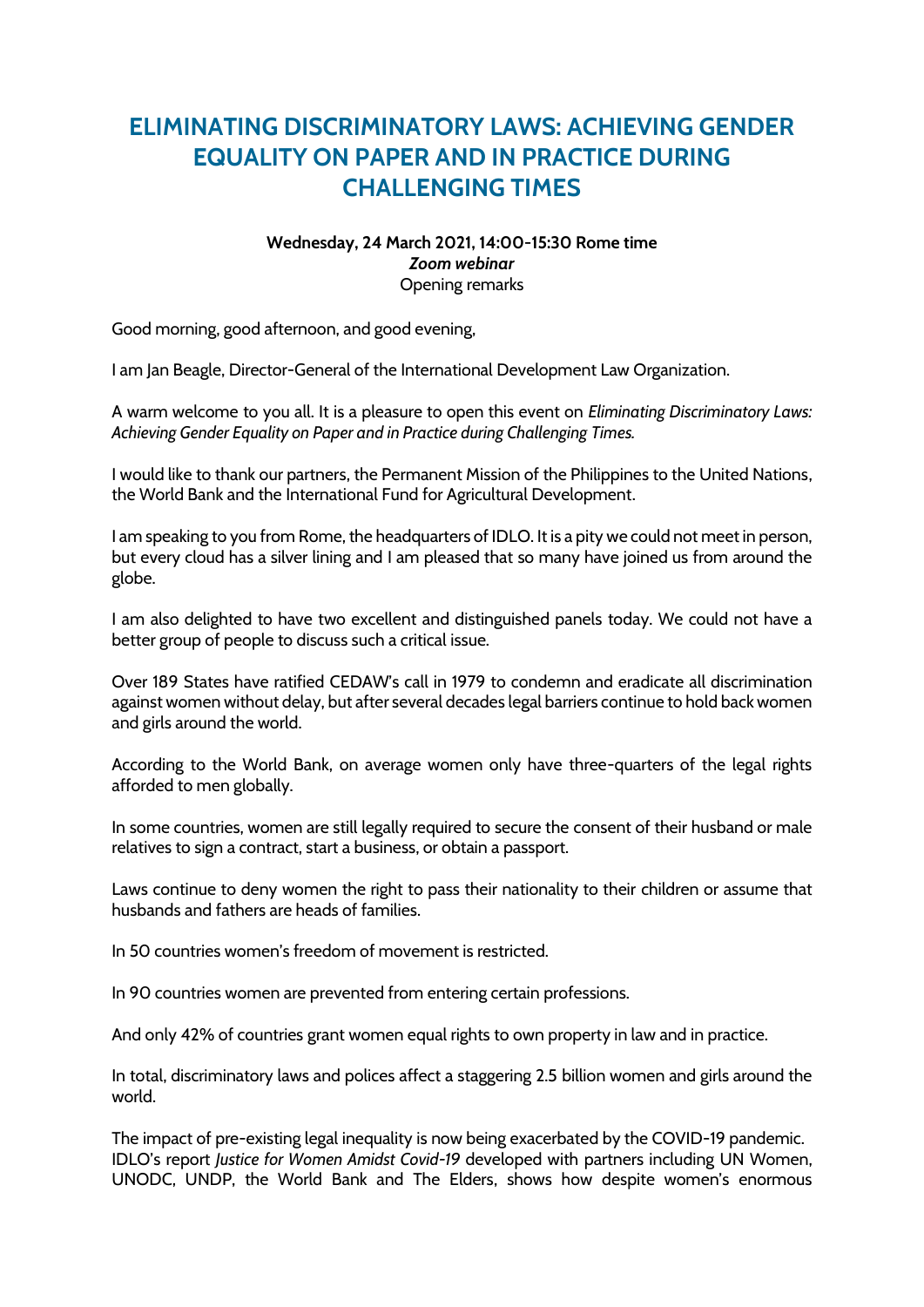contributions to mitigating the impacts of the pandemic, the crisis is threatening to roll back decades of hard won gains on gender equality.

For instance, women are more likely to work in sectors such as hospitality, tourism and small-scale agriculture that are often lightly regulated or ignored by the law, offering little job security or protection from the economic fallout of the crisis.

Coupled with the increased burden of unpaid childcare and domestic work – which has fallen on women and girls – this means that women's employment has been disproportionately affected.

Data from around the world show that a record number of women are dropping out of the labour force, with working mothers hardest hit.

Or take discriminatory laws around property ownership and inheritance.

Widows, daughters, and divorced women are already barred, in law or in practice, from claiming their ownership rights in the case of death or dissolution of marriage.

Upon the death of a spouse in these countries, women typically lose access to and control over property and for many women, the home is also their place of work – meaning that the death of a husband or father during the pandemic, directly impacts women's right to housing, shelter and security.

These are just two examples of how discriminatory laws not only violate human rights but hold back the development potential of countries around the world by blocking the tremendous contribution women and girls can make.

In 2019, OECD estimated the annual output losses associated with current levels of gender discrimination at up to US\$12 trillion, or 16 percent of global GDP.

So how do we bring about widespread change, and end discriminatory laws around the world?

IDLO's works at the intersection of SDG 16 on peace, justice and inclusions and SDG 5 on gender equality. Our experience promoting legal reform and gender equality around the world suggests three key elements for success:

Legal reviews are key to identifying discriminatory laws and policies and the first step in the process towards law reform.

It requires working with law reform commissions, judiciaries, ministries of justice, parliaments as well as other stakeholders.

Together with UN women and national partners, we are working in countries including the Philippines, Kenya, Mali and Sierra Leone to undertake comprehensive reviews of legislation aimed at repealing discriminatory laws.

This work is not only about repealing discriminatory legislation, but ensuring there are policies, institutions and practices which are responsive to women's needs.

But to turn these recommendations into action, we will need to mobilise political will for change.